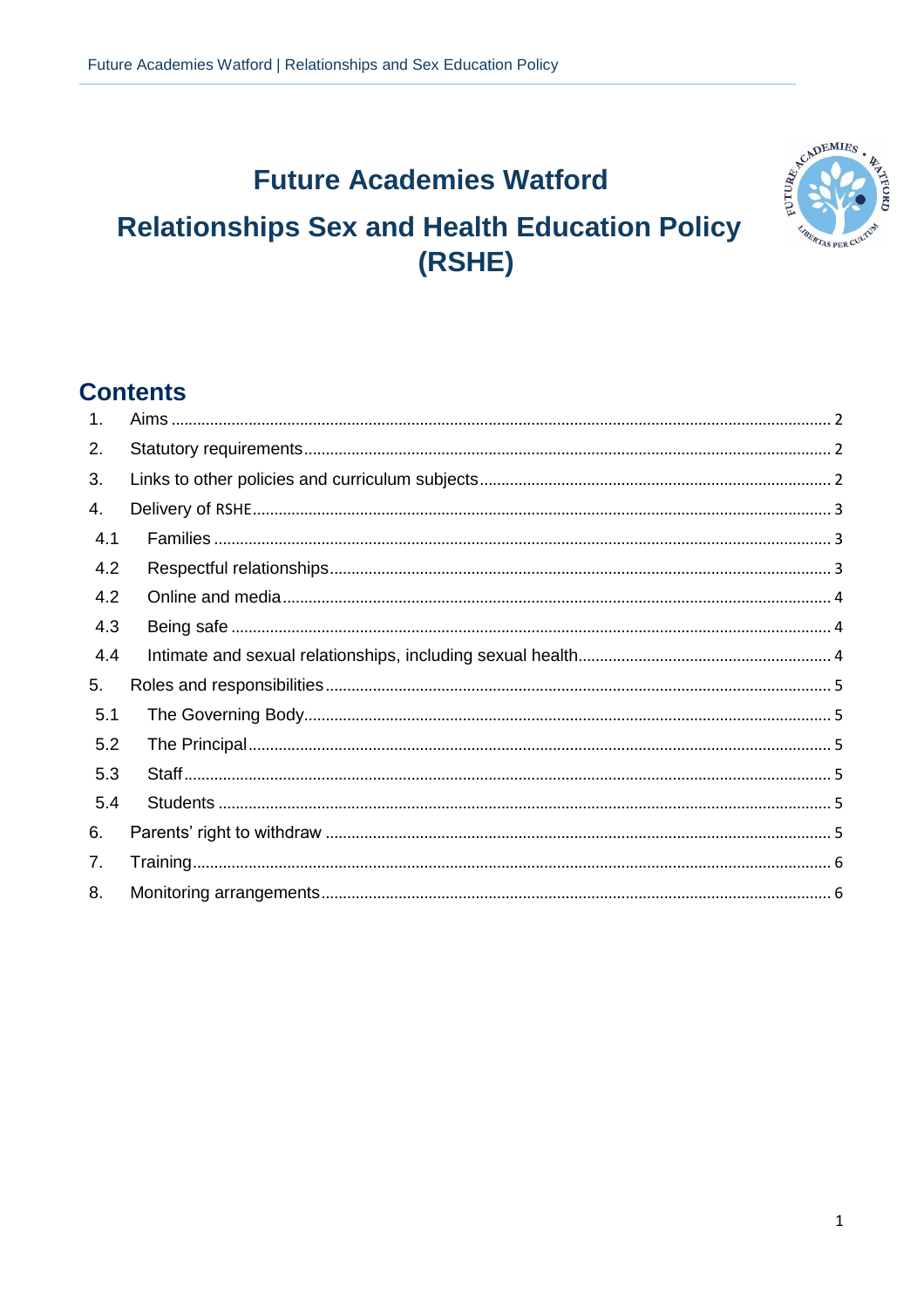#### <span id="page-1-0"></span>**1. Aims**

The aims of relationships and sex education at our academy are to:

- Enable students to learn about what makes healthy relationships, including with family, friends and on- line, how to recognise unhealthy behaviour in relationships and how to seek help if they feel unsafe;
- Support students to develop self-respect, confidence and empathy;
- Provide a framework in which sensitive discussions can take place;
- Prepare students for puberty, and give them an understanding of sexual development and the importance of health and hygiene;
- Teach students the correct vocabulary to describe themselves and their bodies;
- Teaching will be age appropriate and will respect the diversity of families and faith in our community.

#### **RSHE is not about the promotion of sexual activity.**

#### <span id="page-1-1"></span>**2. Statutory requirements**

From September 2020, all secondary students must be taught relationships, sex and health education. This applies to every school whether it is maintained, academy, free school or independent. This was last [updated](chrome-extension://efaidnbmnnnibpcajpcglclefindmkaj/viewer.html?pdfurl=https%3A%2F%2Fassets.publishing.service.gov.uk%2Fgovernment%2Fuploads%2Fsystem%2Fuploads%2Fattachment_data%2Ffile%2F1019542%2FRelationships_Education__Relationships_and_Sex_Education__RSE__and_Health_Education.pdf&clen=635671&chunk=true) in September 2021.

#### <span id="page-1-2"></span>**3. Links to other policies and curriculum subjects**

- The science curriculum includes teaching about reproduction in humans including the male and female reproductive systems, menstrual cycle, gametes, fertilisation, gestation, birth and HIV/AIDS.
- Religious education looks at family, values and morals, and the celebration of marriage in different traditions.
- Our personal development lessons, using Votes for Schools, discusses many overlapping themes in assembly and during tutor sessions.
- The food and nutrition curriculum looks at healthy eating.
- The PE curriculum examines healthy lifestyles and encourages active participation.
- The Sports Enrichment Programme encourages wider participation in sport and exercise by adding a noncompetitive strand using sports that students are unlikely to have experienced before.
- The curriculum for computing covers e-safety. This includes how to use technology responsibly, respectfully and securely, how to keep personal information private, and where to go for help and support.

The content of relationships education is supported by our:

- Inclusion and SEND Policy
- E-safety Policy
- Mental Health Policy
- British values education
- Equality of opportunity and accessibility Policy
- Safeguarding policy
- Personal Development policy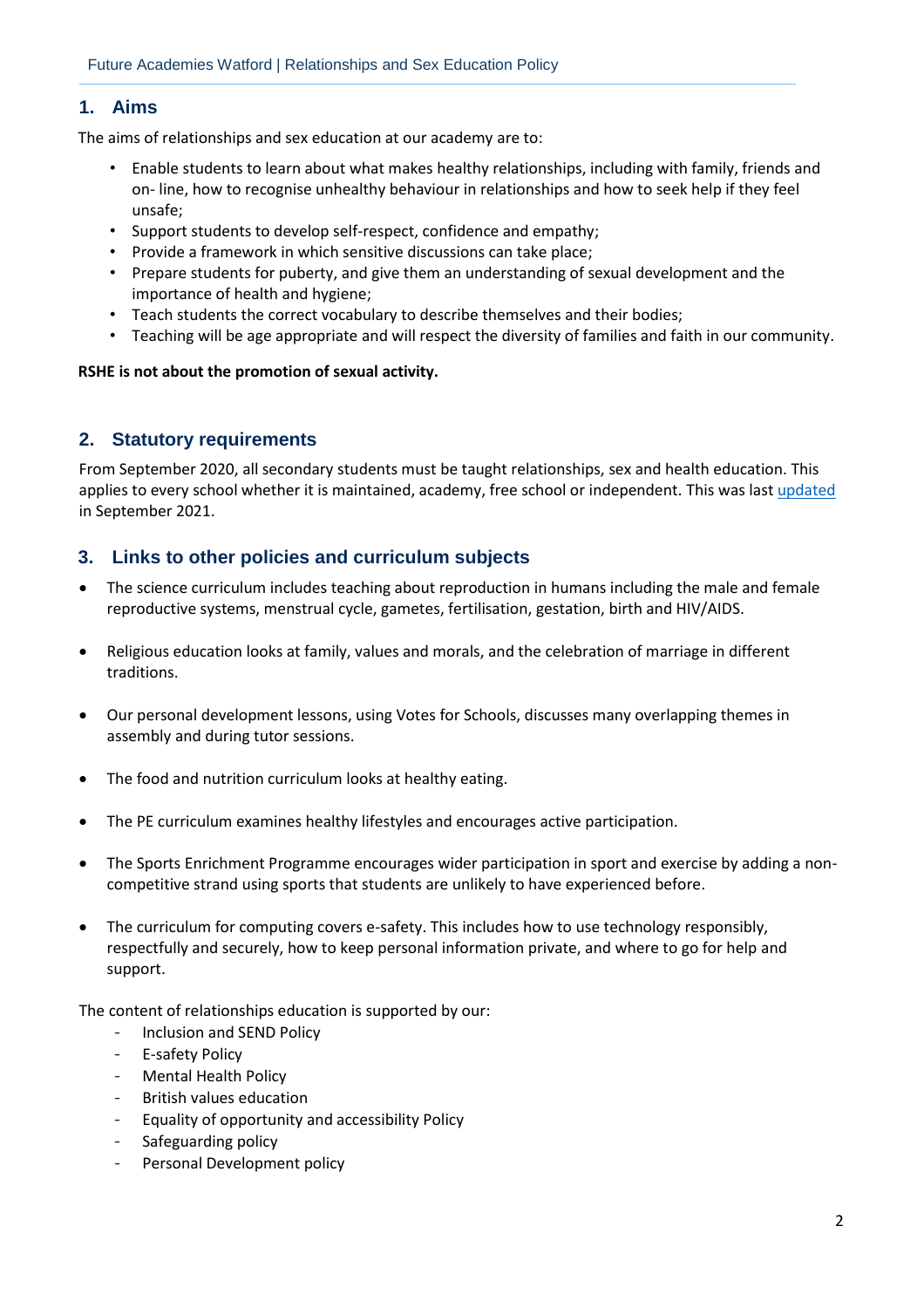### <span id="page-2-0"></span>**4. Delivery of Relationships, Sex and Health Education**

Relationship and sex education will be inclusive for all students, sensitive to all family and faith backgrounds and students' own identities. It will be respectful of all protected characteristics under the Equality Act 2010. Protected characteristics are age, disability, gender reassignment, race, religion or belief, sex, sexual orientation, marriage and civil partnership and pregnancy and maternity. The school environment reflects, values and celebrates the diversity of our community.

Across all key stages, students will be supported with developing the following skills:

- Communication skills;
- Forming positive relationships including self-respect as well as respect and empathy for others;
- Recognising and assessing potential risks;
- Assertiveness and managing conflict and difficult emotions;

Skills and knowledge will be taught in an age-appropriate way. Teaching methods are a combination of sharing information and facilitating discussions and exploring issues and values.

The Department for Education has set out guidance on what children should learn by the end of secondary school, under a series of themes which are set out below. Some themes will recur throughout key stages 3 and 4, others will be delivered in the most appropriate year only. Parents and guardians have the right to withdraw their children from lessons on sexual intimacy, sexualised behaviour and sexual health, as detailed in section 6. Parents do not have the right to withdraw their child from the relationships or health education.

Where possible, students will be taught by specialist teachers and have specific curriculum time on their timetable. The academy has a member of SLT who, as part of their role, is to ensure that provision and delivery of relationships and sex education is in line with statutory guidance and in line with other academy curriculum areas. The Academy will communicate with parents what is taught and when n the curriculum it will be delivered. The Academy will also provide support to parents and guardians about supporting their child at home. For more information about the right to withdraw please read the government guidance [here](chrome-extension://efaidnbmnnnibpcajpcglclefindmkaj/viewer.html?pdfurl=https%3A%2F%2Fassets.publishing.service.gov.uk%2Fgovernment%2Fuploads%2Fsystem%2Fuploads%2Fattachment_data%2Ffile%2F1019542%2FRelationships_Education__Relationships_and_Sex_Education__RSE__and_Health_Education.pdf&clen=635671&chunk=true) (page 17)

#### <span id="page-2-1"></span>**4.1 Families**

- There are different types of committed, stable relationships.
- How these relationships contribute to happiness and their importance for bringing up children.
- What marriage is, including its legal status compared to other types of long-term relationships.
- Why marriage is an important relationship choice for many couples and why it must be entered into freely.
- The characteristics and legal status of other types of long-term relationships.
- The roles and responsibilities of parents and carers with respect to raising children, including the characteristics of successful parenting.
- How to determine whether other children, adults or sources of information are trustworthy: judge when a family, friend, intimate or other relationship is unsafe and, how to seek help or advice, including reporting concerns about others

#### <span id="page-2-2"></span>**4.2 Respectful relationships**

- Characteristics of positive and healthy friendships (including online) including: trust, respect, honesty, kindness, generosity, boundaries, privacy, consent and the management of conflict, reconciliation and ending (non-sexual) relationships.
- Practical steps for a range of contexts to improve or support respectful relationships.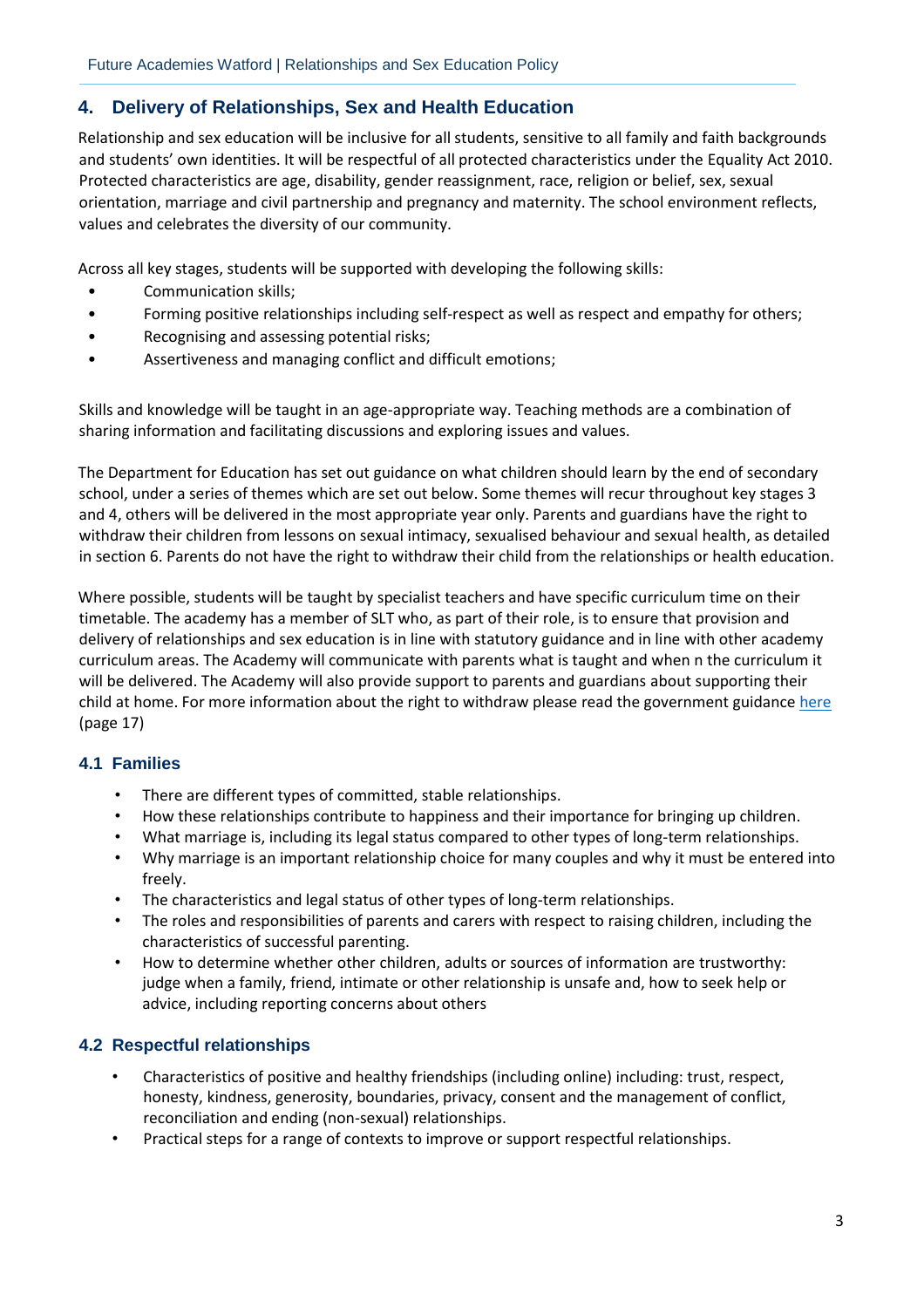- How stereotypes, in particular stereotypes based on sex, gender, race, religion, sexual orientation or disability, can cause damage (e.g. how they might normalise non-consensual behaviour or encourage prejudice).
- In school and in wider society young people can expect to be treated with respect by others, and that in turn they should show due respect to others, including people in positions of authority and due tolerance of other people's beliefs.
- Different types of bullying (including cyber bullying), the impact of bullying, responsibilities of bystanders to report bullying and how and where to get help.
- Some types of behaviour within relationships are criminal, including violent behaviour and coercive control.
- What constitutes sexual harassment and sexual violence and why these are always unacceptable.
- Legal rights and responsibilities regarding equality (particularly with reference to the protected characteristics as defined in the Equality Act 2010) and that everyone is unique and equal.

#### <span id="page-3-0"></span>**4.2 Online and media**

- Rights, responsibilities and opportunities online, including that the same expectations of behaviour apply in all contexts including online.
- Online risks, including that any material someone provides to another has the potential to be shared online and the difficulty of removing potentially compromising material placed online.
- What to do and where to get support to report material or manage issues online.
- Sexually explicit material e.g. pornography presents a distorted picture of sexual behaviours, can damage the way people see themselves in relation to others and negatively affect how they behave towards sexual partners.
- Sharing and viewing indecent images of children (including those created by children) is a criminal offence which carries severe penalties including jail.
- How information and data is generated, collected, shared and used online.

#### <span id="page-3-1"></span>**4.3 Being safe**

- The concepts and effects of, and laws relating to, sexual consent, sexual exploitation, abuse, grooming, coercion, harassment, rape, domestic abuse, forced marriage, honour-based violence and FGM.
- How people can actively communicate and recognise consent, and how it may be withdrawn, in any context.

#### <span id="page-3-2"></span>**4.4 Intimate and sexual relationships, including sexual health**

- How to recognise the characteristics of healthy one-to-one intimate relationships.
- All aspects of health can be affected by choices related to sex and relationships, positively or negatively.
- Facts about reproductive health, including fertility and the potential impact of lifestyle on fertility.
- Strategies for identifying and managing sexual pressure, including understanding peer pressure, resisting pressure and not pressurising others.
- Young people have a choice to delay sex or to enjoy intimacy without sex.
- Facts about the full range of contraceptive choices, efficacy and options available
- Facts around pregnancy including miscarriage.
- Choices in relation to pregnancy (with medically and legally accurate, impartial information on all options).
- Sexually Transmitted Infections (STIs), the impact they can have on those who contract them and key facts about prevention and treatment.
- How the use of alcohol and drugs can lead to risky sexual behaviour.
- Sources of advice, including how to access confidential sexual health advice and treatment.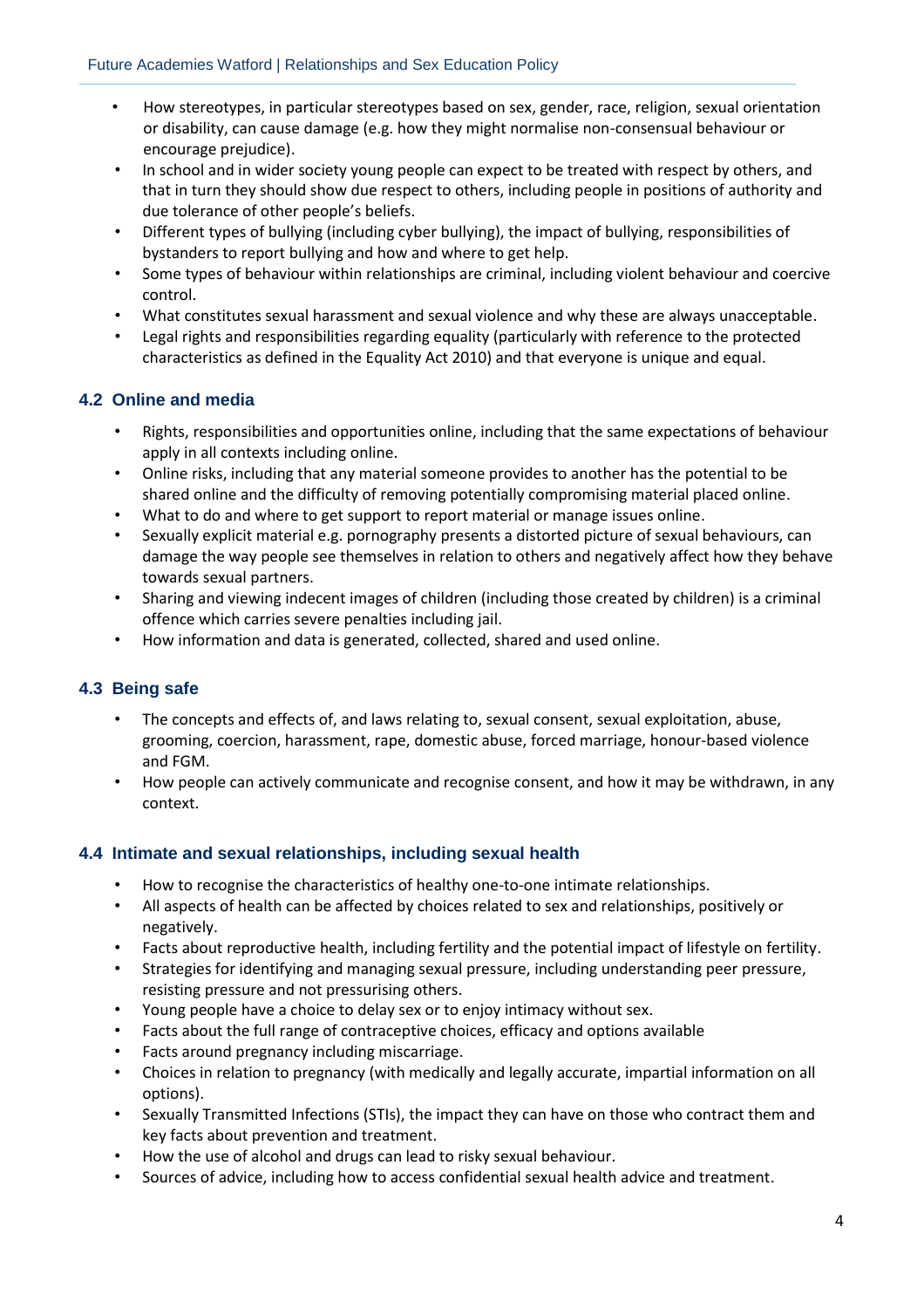### <span id="page-4-0"></span>**5. Roles and responsibilities**

#### <span id="page-4-1"></span>**5.1 The Governing Body**

The governing body will approve the RSHE policy and hold the principal to account for its implementation.

#### <span id="page-4-2"></span>**5.2 The Principal**

The Principal is responsible for ensuring that RSHE is taught consistently across the school, and for managing any requests to withdraw students from sex education components of relationship and sex education (see section 7). The Principal is also responsible for ensuring that any young person who was previously withdrawn from sex education but wishes to receive it during the 3 terms before they turn 16 is provided with sex education.

#### <span id="page-4-3"></span>**5.3 Staff**

Staff are responsible for:

- Delivering RSHE in a sensitive way, taking account of students' cultural and faith backgrounds;
- Modelling positive attitudes to relationship and sex education, as with any other subject;
- Monitoring children's learning in order to ensure they make progress;
- Responding to the needs of individual students;
- Responding appropriately to students whose parents/carers wish them to be withdrawn from the sex education components of relationship and sex education.

Staff do not have the right to opt out of teaching RSHE. Staff who have concerns about teaching aspects of RSHE should discuss the concern with the PSHCE/RSHE lead.

#### <span id="page-4-4"></span>**5.4 Students**

Students are expected to engage fully and when discussing issues related to relationships and sex, treat others with respect and sensitivity, as they would be expected to in any other lesson.

Those students who are identified by key members of staff (Head of Year, SENCo, Welfare Lead) as vulnerable to topics taught within our RSHE curriculum, will be informed of topics in advanced. They will have the right to see lesson materials in advance and/or complete the work in a different learning environment.

We encourage students to complete self-reflection surveys as part of their end of topic assessment. This information is used to assess student understanding and self-awareness/confidence. Relevant staff will use this information to plan and develop the programme of study throughout the year.

#### <span id="page-4-5"></span>**6. Parents' right to withdraw**

Parents and guardians have the right to withdraw their children from the sex education components of RSHE. That means the lessons that cover physical aspects of sexual development and intimate relationships, and sexual health. Requests for withdrawal should be put in writing and addressed to the Principal. A copy of withdrawal requests will be placed in the student's file. The Principal will discuss any such request with parents and guardians and take appropriate action. Alternative work will be given to students who are withdrawn from sex education. Parents cannot request that their children are withdrawn from the relationships or health education aspects of the curriculum. Parents can request their child's withdrawal by completing the form appendix A.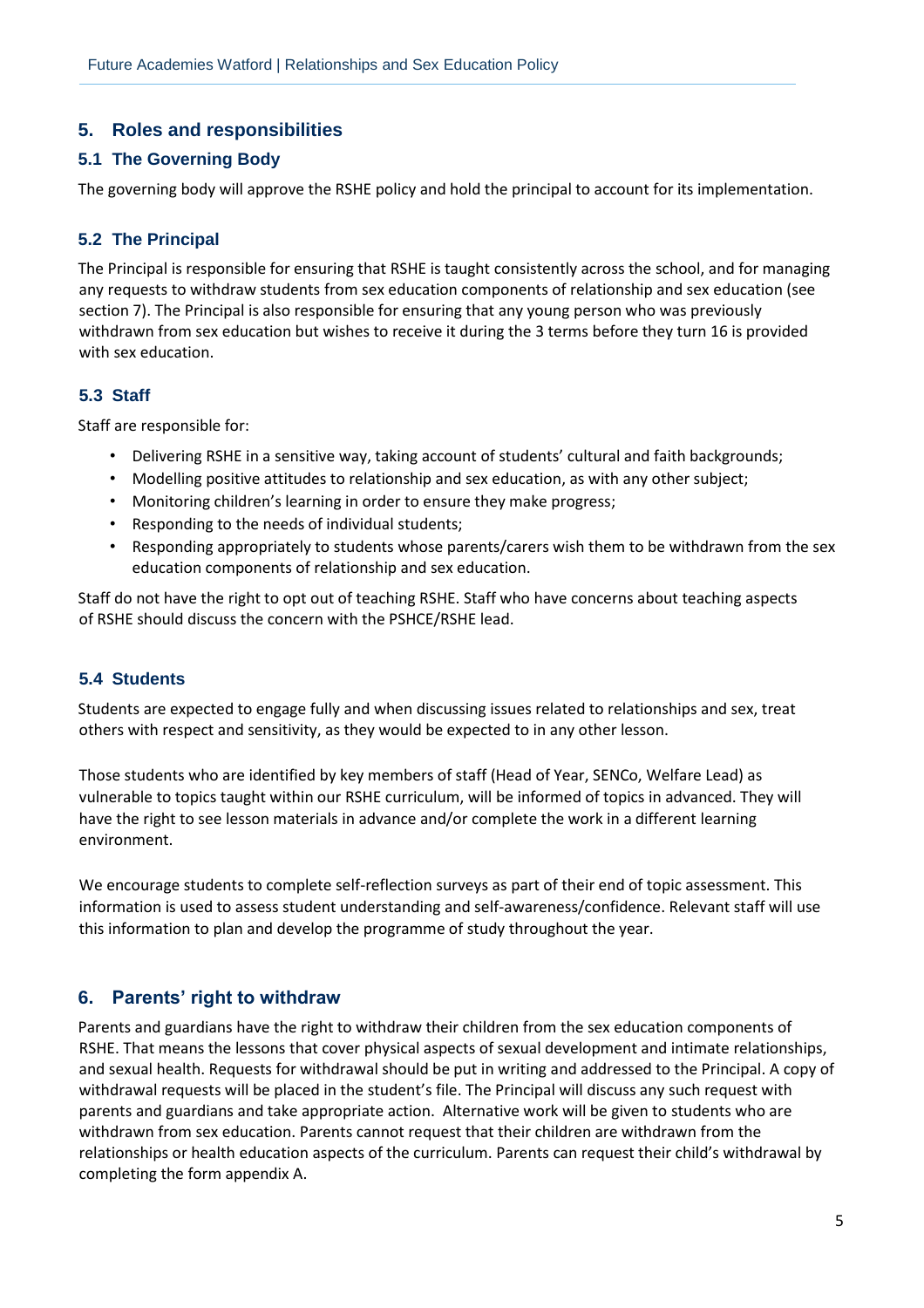### <span id="page-5-0"></span>**7. Training**

Staff are trained on the delivery of RSHE as part of their induction and it is included in our continuing professional development calendar. The Principal may also invite visitors from outside the school, such as school nurses or sexual health professionals, to provide support and training to staff teaching RSHE.

#### <span id="page-5-1"></span>**8. Monitoring arrangements**

The delivery of relationships and sex education is monitored by a member of the senior leadership team and the PSHCE lead through, though, not exhaustive: planning reviews, learning walks and student voice.

Students' development in relationship and sex education is monitored by class teachers as part of our internal assessment systems.

This policy will be reviewed at least annually. At every review, the policy will then be approved by the Principal and Chair of Governors.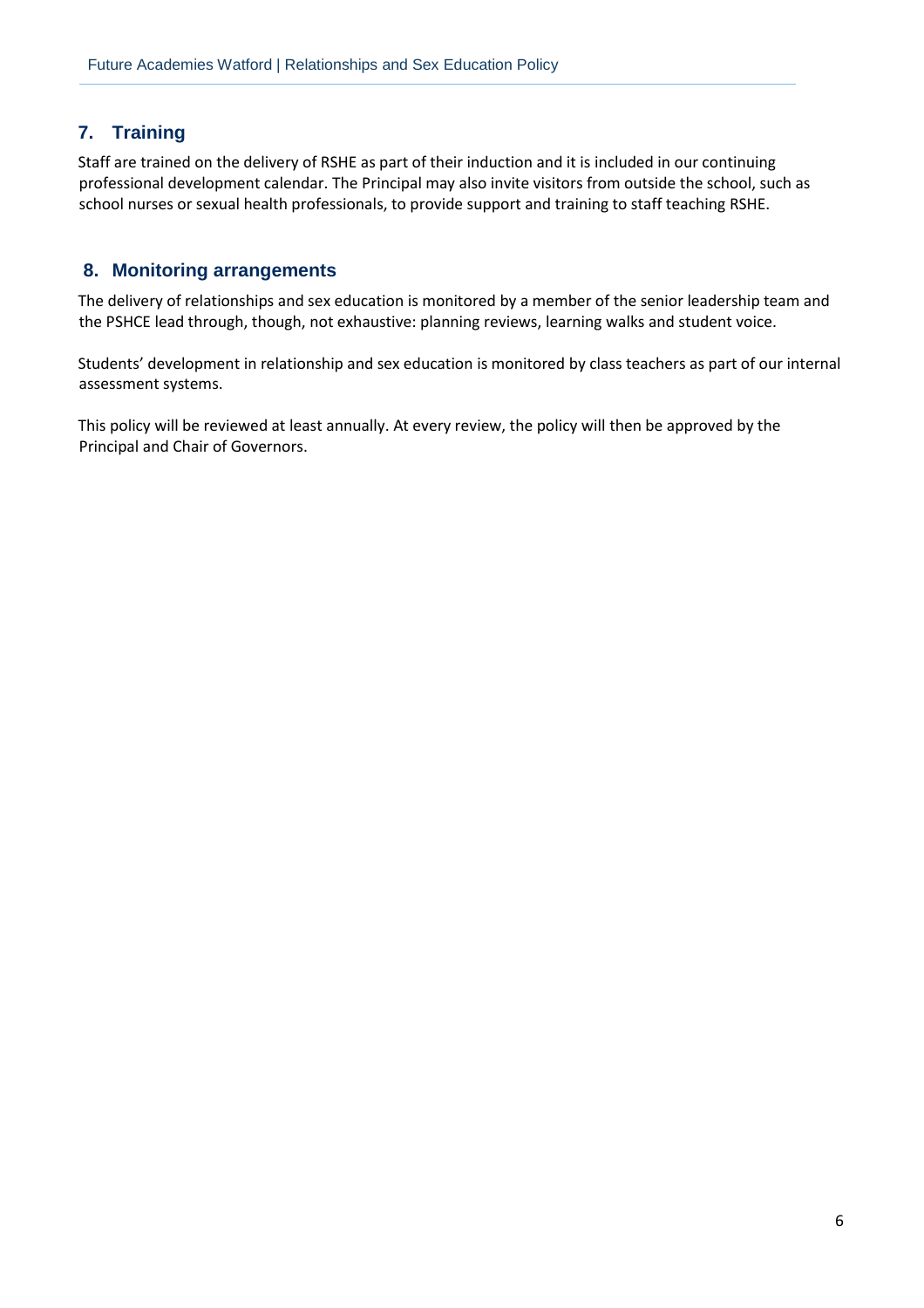## Future Academies | Relationships and Sex Education Policy

| Document control table              |      |               |                                        |  |  |  |  |
|-------------------------------------|------|---------------|----------------------------------------|--|--|--|--|
| <b>Document title:</b>              |      |               | Relationships and Sex Education Policy |  |  |  |  |
| Author (name & job title):          |      |               |                                        |  |  |  |  |
| <b>Version number:</b>              |      |               |                                        |  |  |  |  |
| Date created:                       |      |               |                                        |  |  |  |  |
| Date approved:                      |      |               |                                        |  |  |  |  |
| <b>Approved by:</b>                 |      | <b>DW</b>     |                                        |  |  |  |  |
| <b>Review information:</b>          |      |               |                                        |  |  |  |  |
| Last internal review:               |      | January 2022  |                                        |  |  |  |  |
| Last review by Governors/Directors: |      |               |                                        |  |  |  |  |
| <b>Document History</b>             |      |               |                                        |  |  |  |  |
| <b>Version</b>                      | Date | <b>Author</b> | <b>Note of revisions</b>               |  |  |  |  |